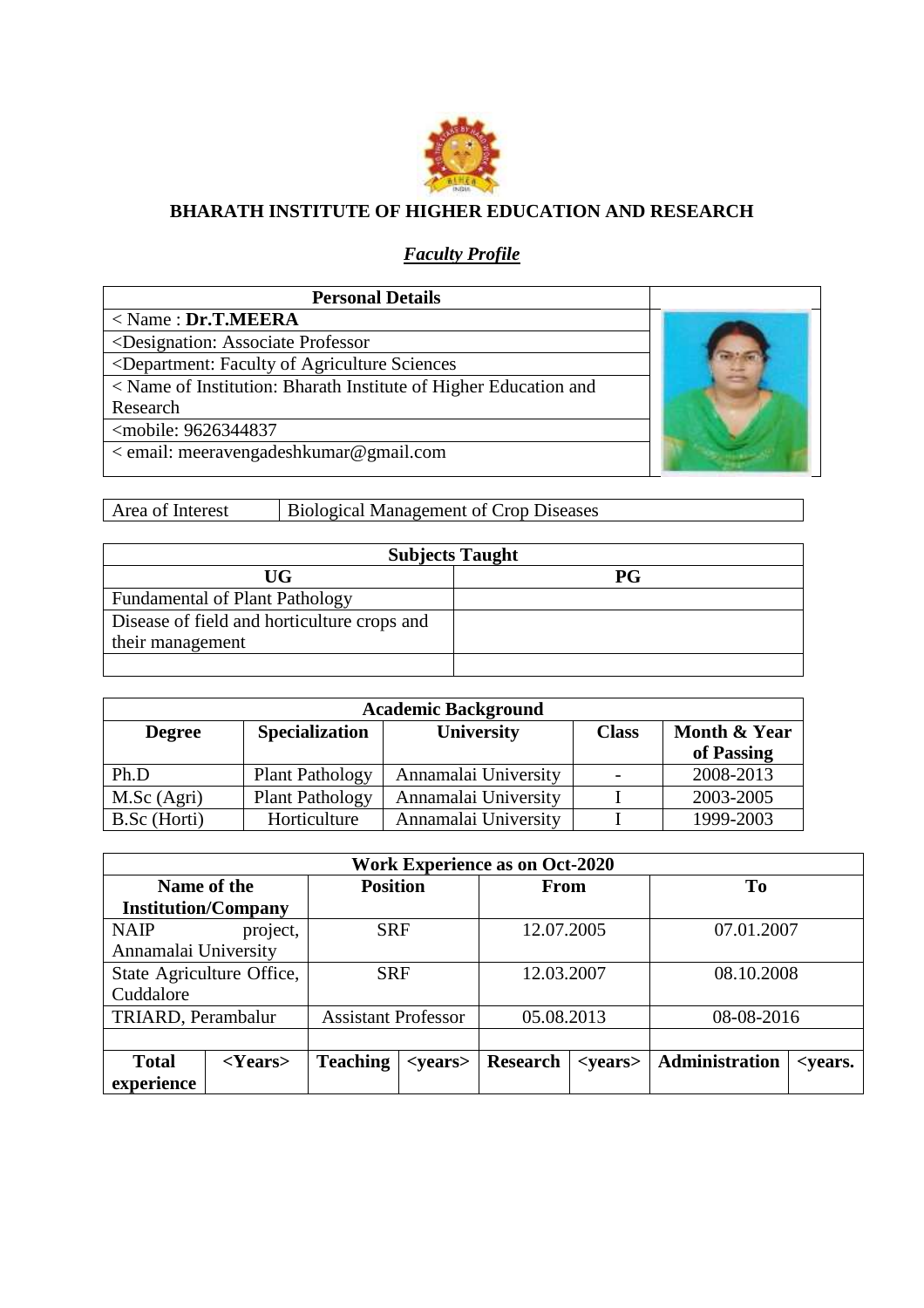|                                 |                                   | <b>Research Publications</b>              |                                      |                                           |
|---------------------------------|-----------------------------------|-------------------------------------------|--------------------------------------|-------------------------------------------|
| <b>International</b><br>Journal | <b>National</b><br><b>Journal</b> | <b>International</b><br><b>Conference</b> | <b>National</b><br><b>Conference</b> | Total<br>Number of<br><b>Publications</b> |
|                                 |                                   |                                           |                                      |                                           |

|                | <b>Recent Publications (Journals)- Chronological order</b>                                                                                   |
|----------------|----------------------------------------------------------------------------------------------------------------------------------------------|
| $Sl$ . No      | <b>Details</b>                                                                                                                               |
| $\mathbf{1}$   | Meera, T. and Balabaskar, P. (2012). Isolation and characterization of                                                                       |
|                | Pseudomonas fluorescens from rice fields. International Journal of Food,                                                                     |
|                | Agriculture and Veterinary Sciences 2(1): 113-120.                                                                                           |
| $\overline{2}$ | Meera, T. and Balabaskar, P. (2012). Antifungal activity of botanicals against                                                               |
|                | sarocladium oryzae causing rice sheath rots disease. International Journal of Food,                                                          |
|                | Agriculture and Veterinary Sciences 2(1): 121-127.                                                                                           |
| $\overline{3}$ | Meera, T., Balabaskar, P. and Vengadesh kumar, L. (2013). Potential of                                                                       |
|                | Pseudomonas fluorescens and Eucalyptus globules extract on inducing defense                                                                  |
|                | molecules against rice sheath rot disease. Annals of plant protection sciences.                                                              |
|                | 21(2): 315-321.                                                                                                                              |
| $\overline{4}$ | Meera, T., Balabaskar, P. and Vengadesh kumar, L. (2014). Identification of Bio-                                                             |
|                | active antifungal compound of E. globules against S. oryzae causing rice sheath rot                                                          |
| 5              | disease. Journal of Mycology and Plant Pathology. 44(1): 83-87.<br>Vengadeshkumar L, Meera T, Sanjaygandhi S, Udhayakumar R, Rajamohan K and |
|                | Sudhasha S. (2019). Endophytic movement and phylloplane survival of P.                                                                       |
|                | fluorescens in rice. Journal of pharmacognosy and phytochemistry. 8(4): 862-864.                                                             |
| 6              | Vengadeshkumar, L., Meera, T., Balabaskar, P., Sanjaygandhi, S., Rajamohan, K.,                                                              |
|                | Udhayakumar, R. and S. Sudhasha (2019). Antibacterial activity of Rhizophora                                                                 |
|                | apiculata leaf extracts for the management of rice BLB. Plant Pathology Journal                                                              |
|                | 18(1): 39-46.                                                                                                                                |
| $\overline{7}$ | Vengadeshkumar, L., Kalaiselvi, M., Meera, T., Sanjaygandhi, S., Udhayakumar,                                                                |
|                | R., Rajamohan, K. and S. Sudhasha (2019). Effect of neem compared with                                                                       |
|                | Pseudomonas fluorescens on the management of cowpea root rot disease. Journal                                                                |
|                | of Biopesticides. 12(2): 232-238.                                                                                                            |
|                | <b>Recent Publications (Conferences) -Chronological order</b>                                                                                |
| Sl.No          | <b>Details</b>                                                                                                                               |
| $\mathbf{1}$   | Vengadeshkumar, L., Meera, T., Sanjaygandhi, S., Mary sharmila, A. and P.                                                                    |
|                | Monisha<br>(2020).<br>Penicillium<br>effective<br>spp.:<br>antagonist<br>an<br>against                                                       |
|                | Helminthosporium oyzae inciting rice brown spot disease.                                                                                     |
| $\overline{2}$ | T. Meera*, L. Vengadeshkumar, K. Rajamohan, R. Udhayakumar and S.                                                                            |
|                | Sanjaygandhi (2020) Antagonist: On the growth of Pythium aphanidermatum                                                                      |
|                | inciting tobacco damping- off disease                                                                                                        |

| <b>Memberships in Professional Bodies</b> |                                         |  |  |  |
|-------------------------------------------|-----------------------------------------|--|--|--|
| Sl.No                                     | Name of the Professional Body           |  |  |  |
|                                           | Journal of Mycology and Plant Pathology |  |  |  |
|                                           | Indian Phytopathology                   |  |  |  |